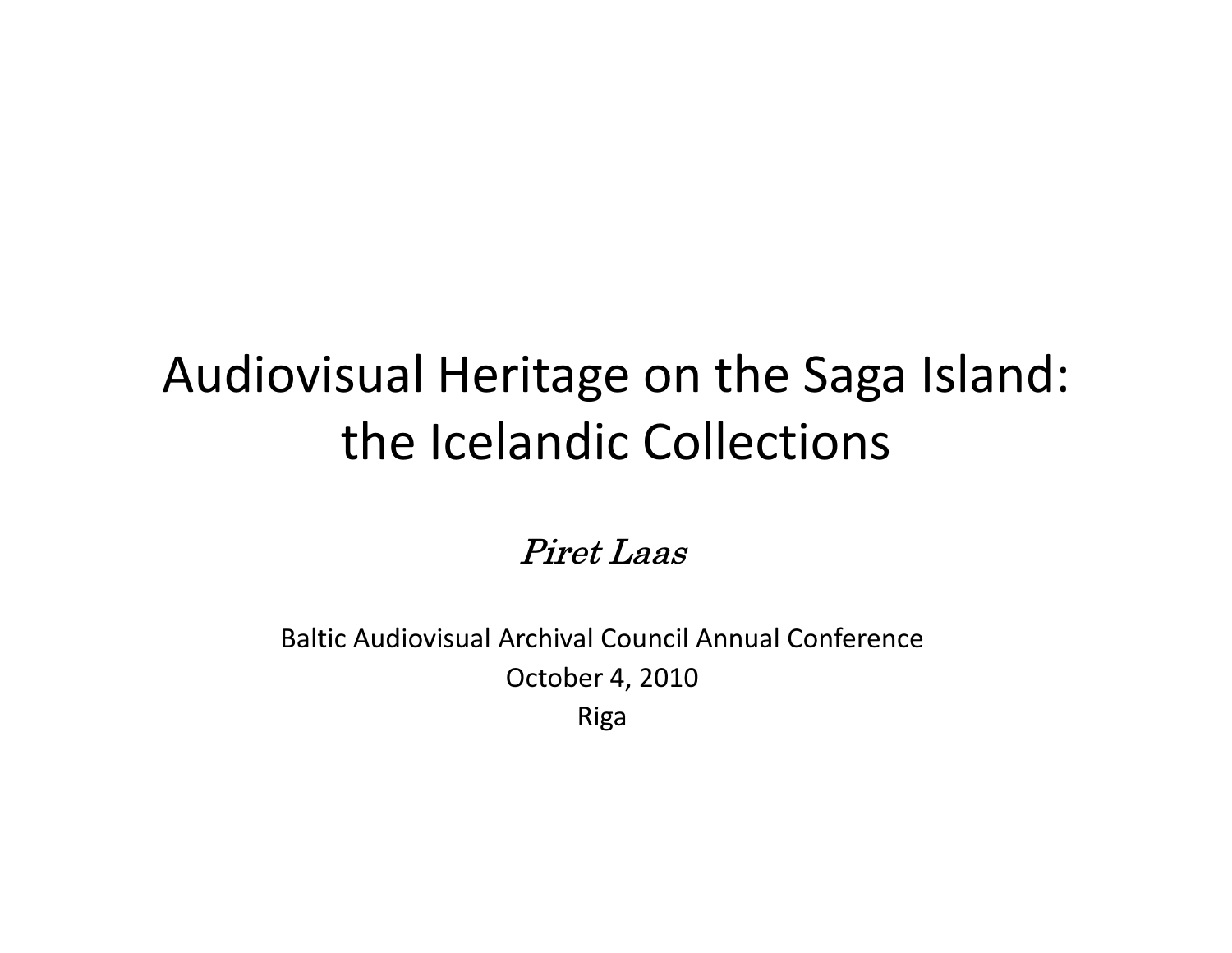### MLIS thesis

• Presentation is based on a research for a MLIS thesis at the University of Iceland:

"Preserving the National Heritage: Audiovisual Collections in Iceland"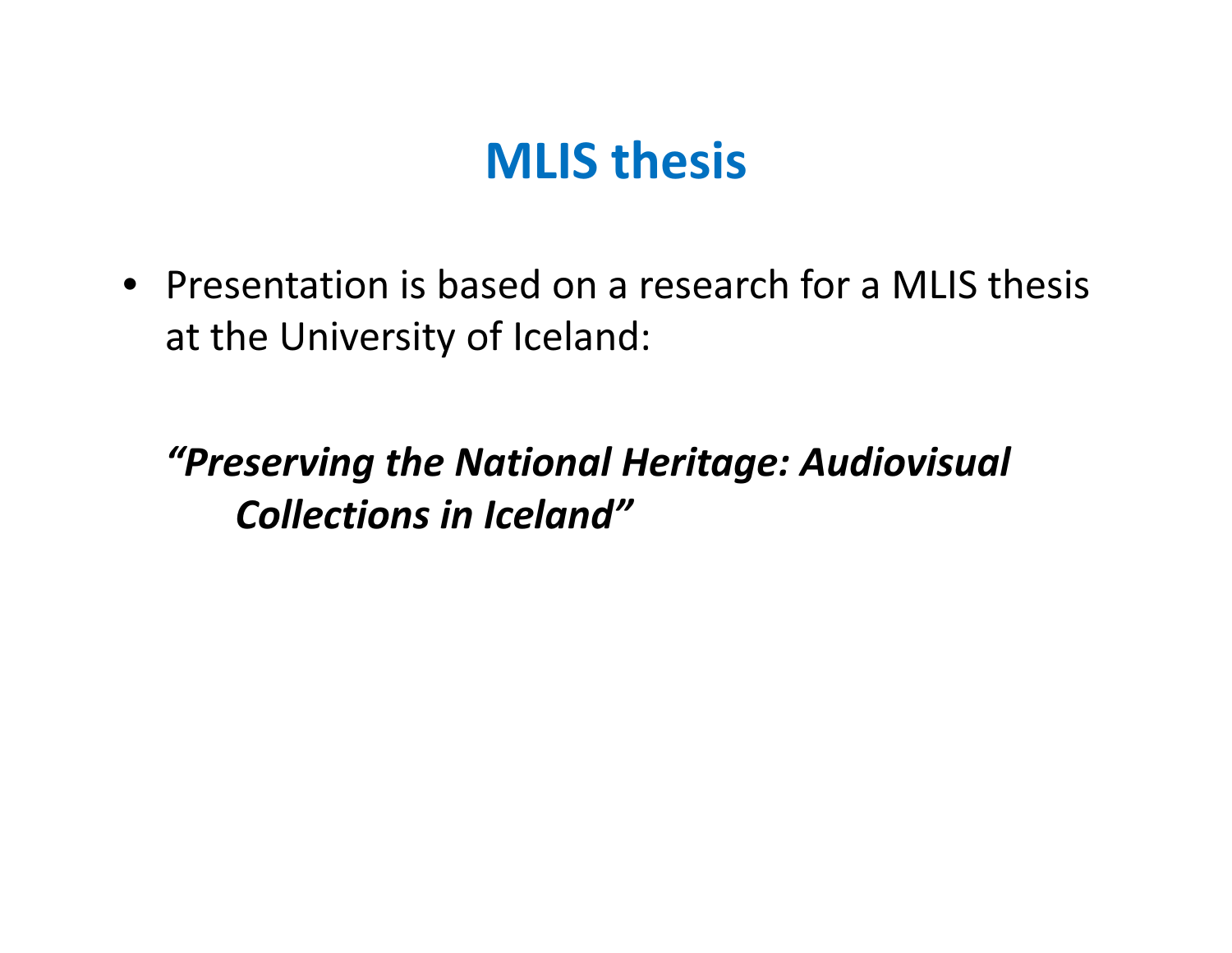# Research questions

- How have the AV collections developed?
- What is their present situation?
	- $-$  collection development, preservation, digitization, collection size, cataloguing, storage, technical equipment, staff and cooperation
- To what extent have they been acknowledged by the authorities?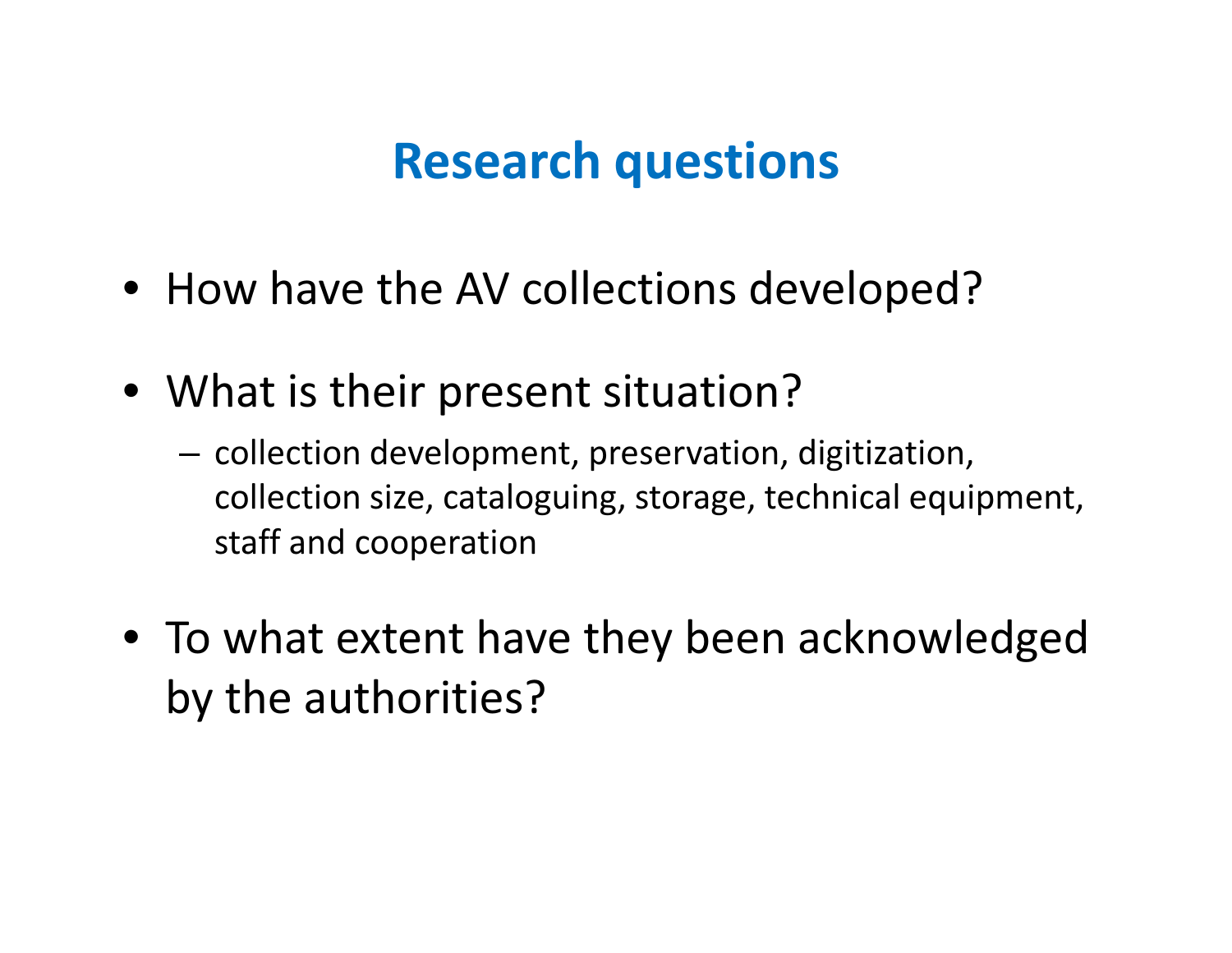# Data collection

- 10 audiovisual archives and collections
- 14 semi-structured interviews with the staff
	- $-$  From August 2008 to February 2009
	- Questionnaire based on the 2006 survey of TAPE (Training for Audiovisual Preservation in Europe)
- Documental material (legal documents, annual reports, media etc.)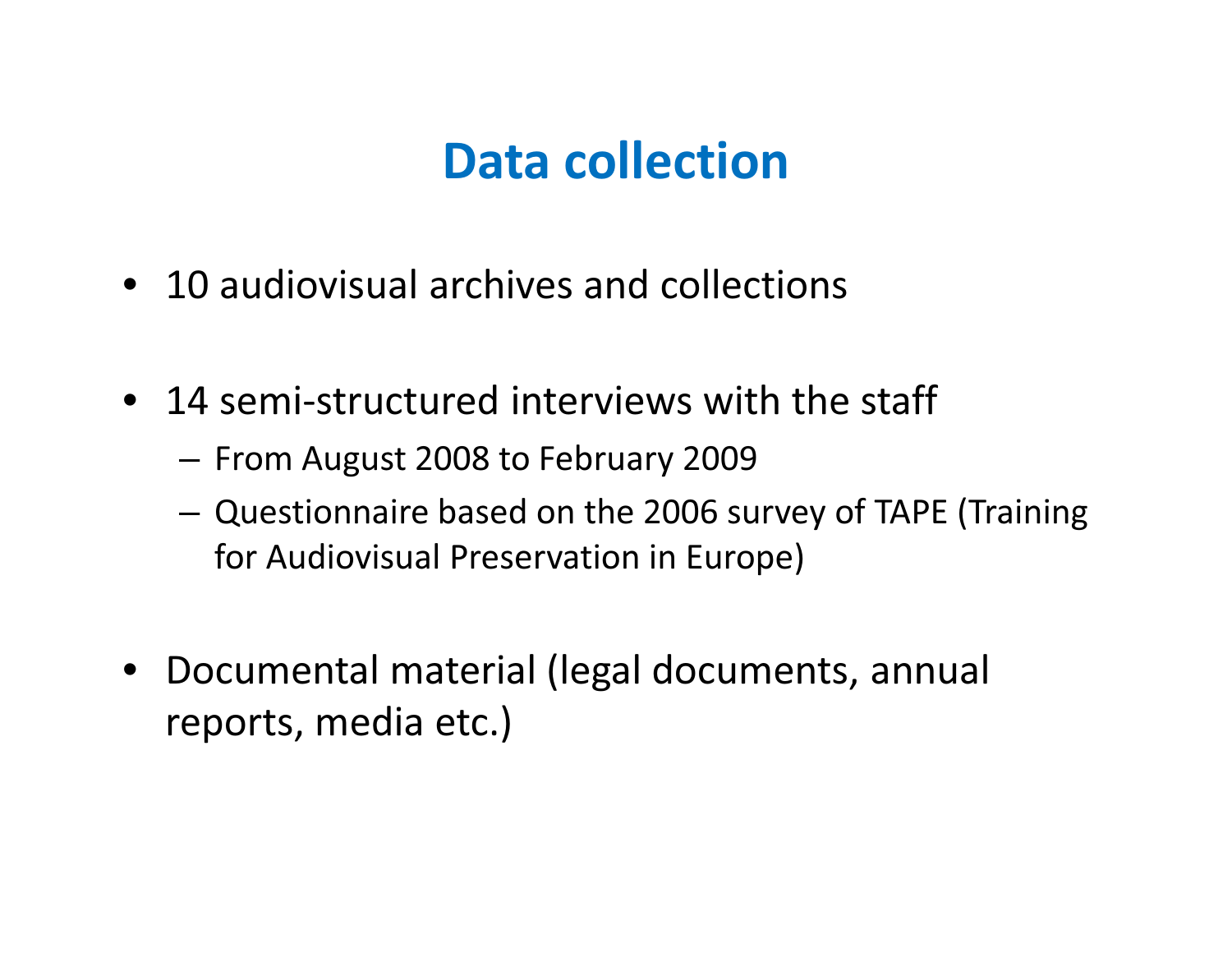#### Text-orientated environment

- Sagas of the Icelanders
	- –Written in the 13th - 14th centuries
	- –Unique vernacular prose literature
	- – $-$  About the first settlers in 10th - 11th centuries
- Essential for national identity
	- – $-$  Extreme poverty vs literacy
	- – $-$  Trace their origins to the first settlers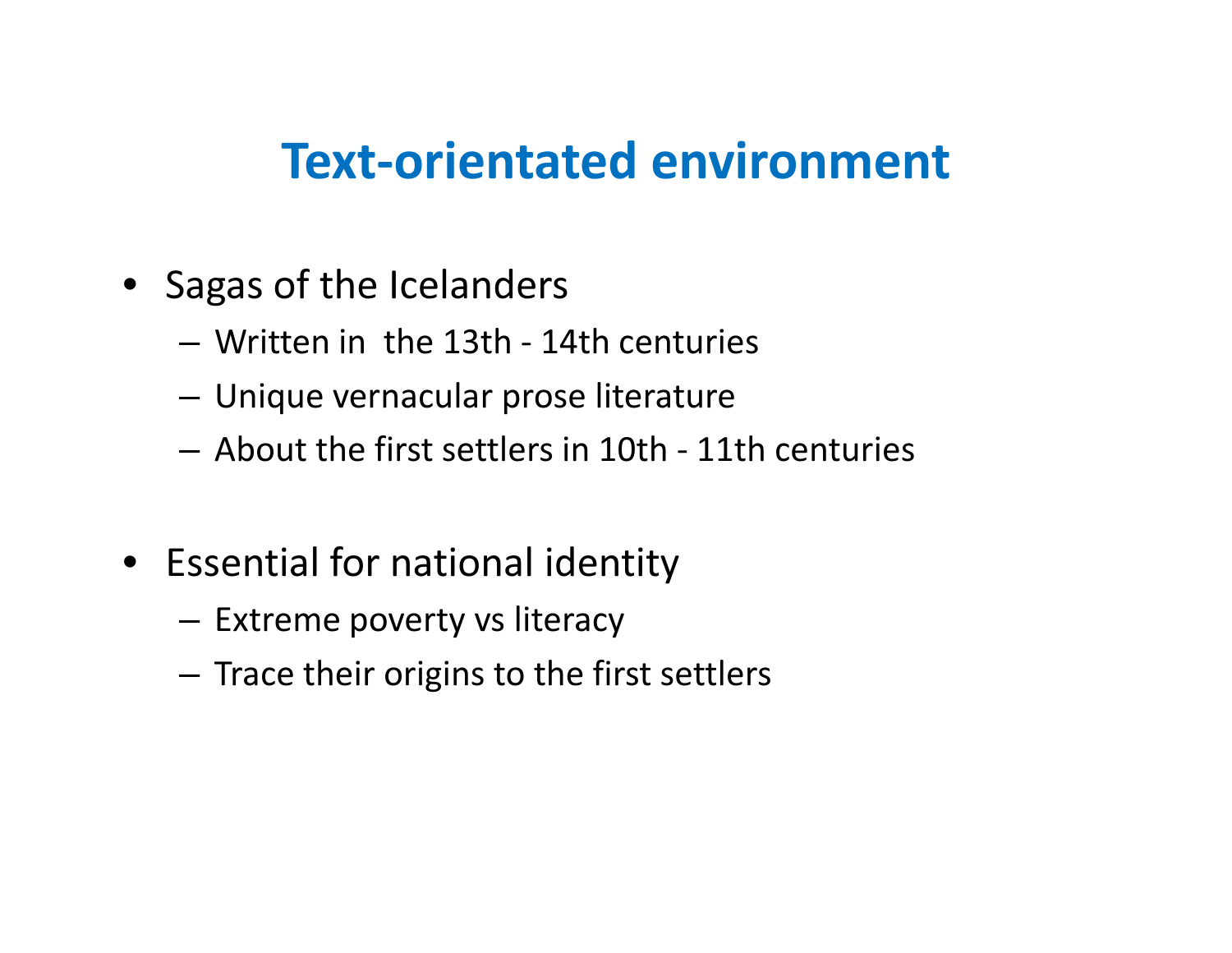# Are AV documents cultural heritage?

- National Heritage Acts
	- –- 1989: Identified films and audio recordings as cultural heritage
	- –- **2001**: Are AV documents "sources of the cultural history"?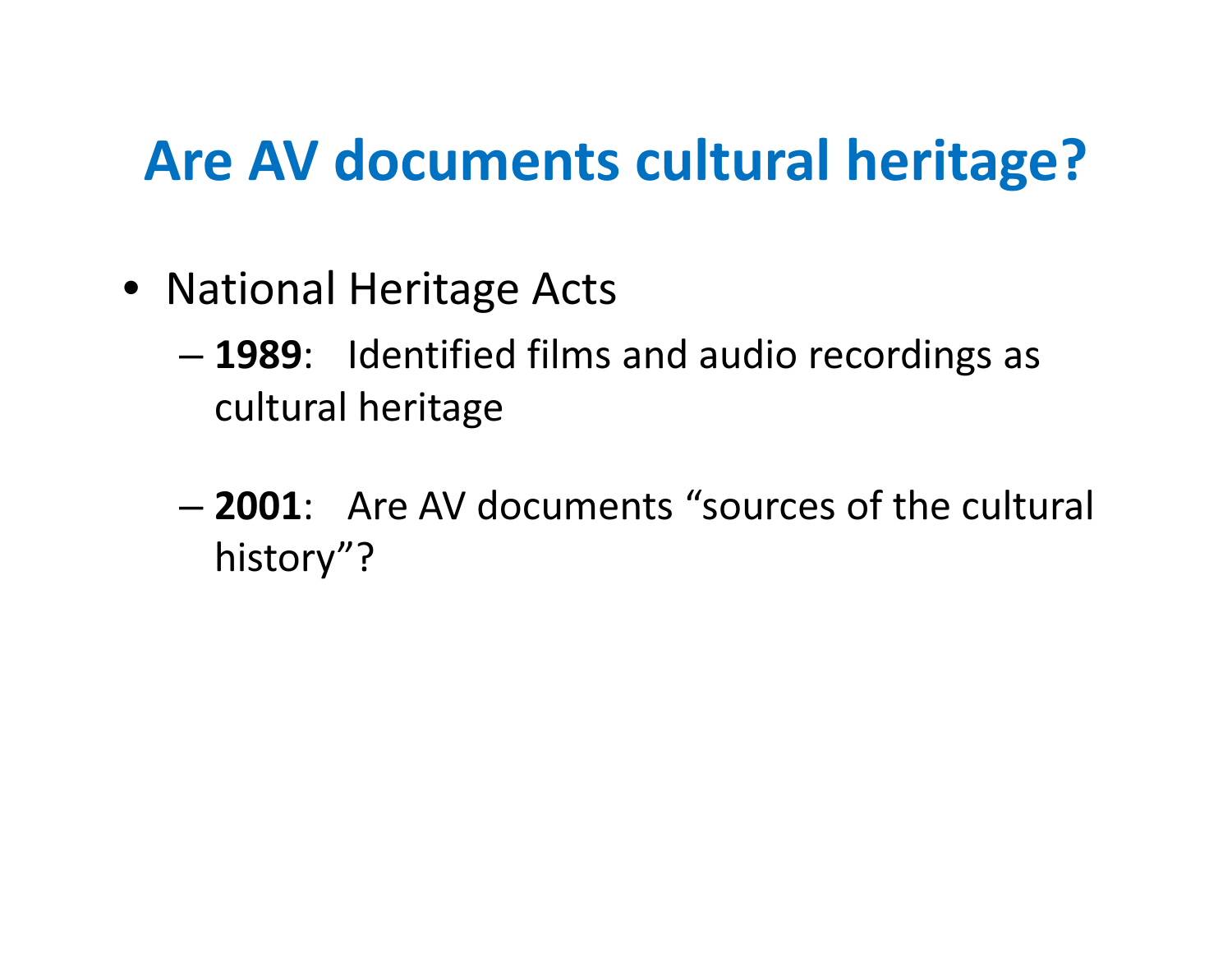# How young?

- Audio recordings <sup>1903</sup>
- Motion pictures <sup>1906</sup>
- National Radio <sup>1930</sup>
	- $-$  Recording programmes began in 1935-36
- National TV <sup>1966</sup>
- A 2006 survey among 72 institutions: 38 preserved at least some oral documents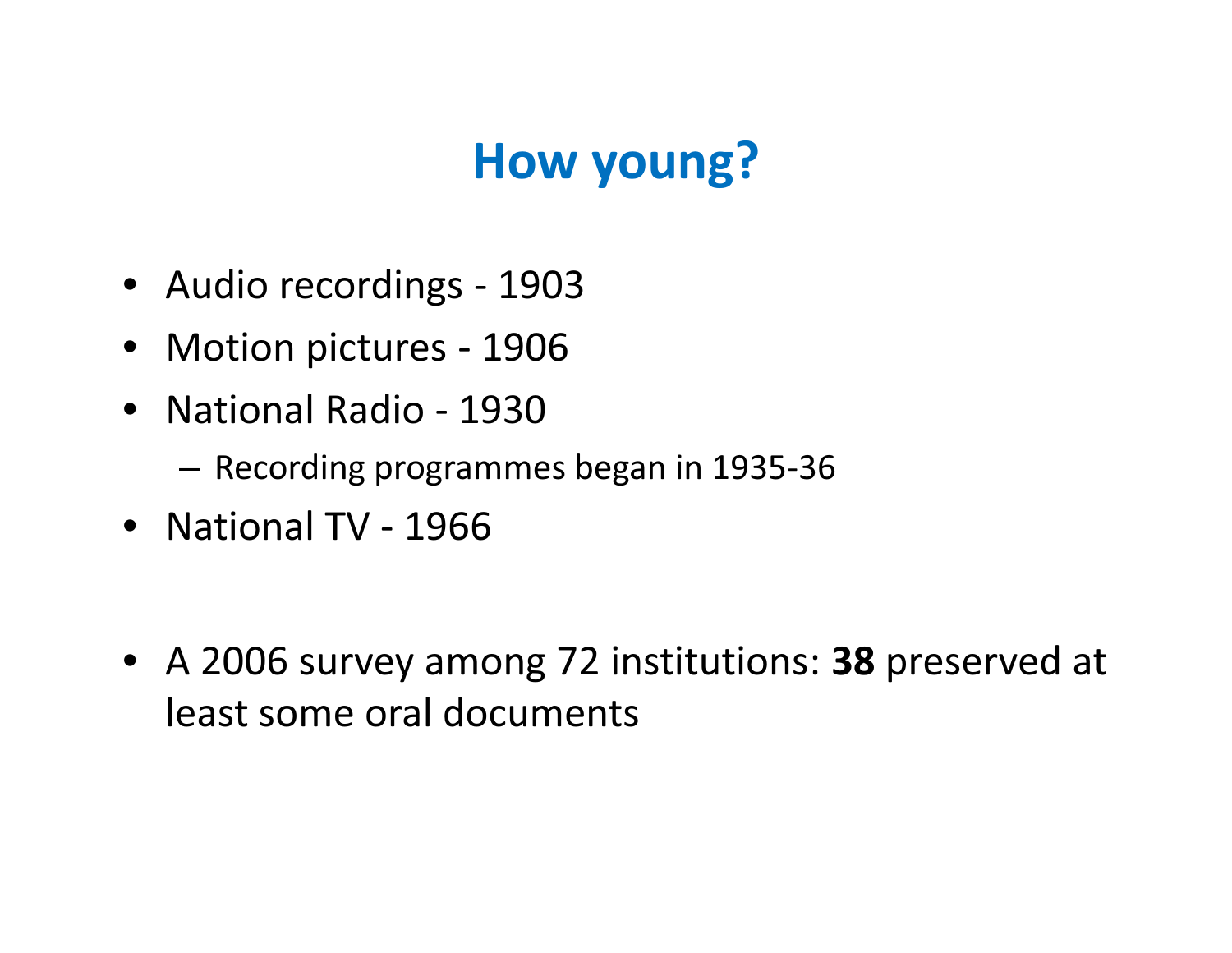# Collections of unique AV material

- 1. National Museum of Iceland (1931)
- 2. Folklore Collection of *Árni Magnússon* Institute of Icelandic **Studies**
- 3. National Film Archive of Iceland (1978)
- 4. Audiovisual Department of the National and University Library of Iceland (1994)
- 5. Centre of Oral History (2007)
- 6. Archive of the Icelandic National Broadcasting Service (1935-1936)
- 7. Archive of TV Channel Stöð 2 (1986)
- 8. Archive of TV Channel Skjár 1 (1999)
- 9. AV Archive of the National Theatre (1950)
- 10. Music Library of the Icelandic Academy of the Arts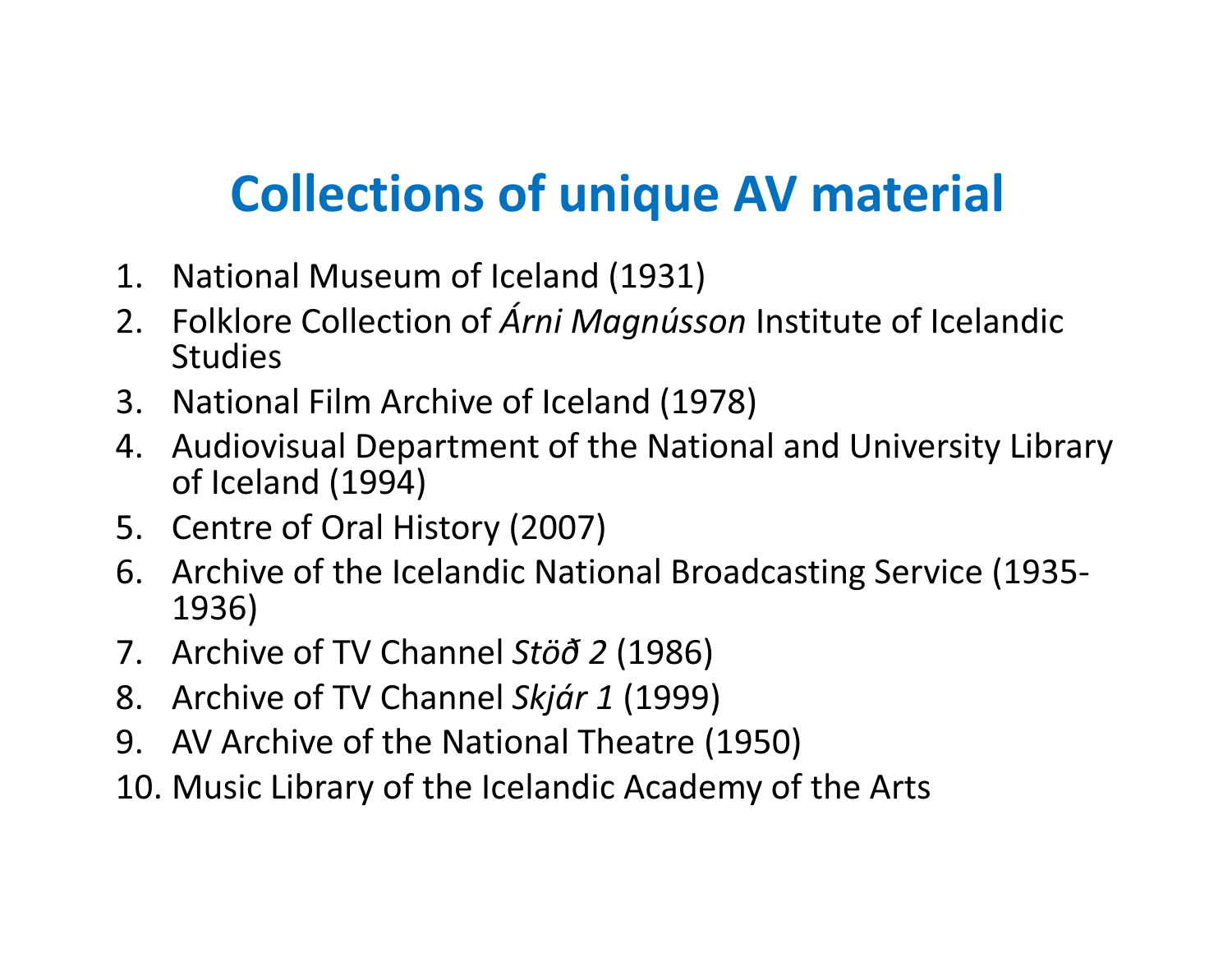## Collection size

| <b>National Broadcasting Service</b>                 | More than 121 000 discs, films and tapes                                                              |
|------------------------------------------------------|-------------------------------------------------------------------------------------------------------|
| TV Channel Stöð 2                                    | 18 579 videos and discs                                                                               |
| <b>TV Channel Skjár 1</b>                            | Not known                                                                                             |
| <b>National Film Archive</b>                         | 39 000 films, videotapes and discs; 11 910 titles                                                     |
| <b>Arni Magnússon Institute</b>                      | Ca 2000 hours of audio recorded folklore                                                              |
| <b>National Museum of Iceland</b>                    | Not known                                                                                             |
| <b>AV Dep. of National and University</b><br>Library | Ca 12 000 of Icelandic published music recordings<br>and 7 000 foreign;<br>4 000 video and multimedia |
| <b>National Theatre</b>                              | 710 performances and concerts                                                                         |
| <b>Centre of Oral History</b>                        | Ca 600 hours of audio recordings                                                                      |
| <b>Icelandic Academy of Arts</b>                     | Not known                                                                                             |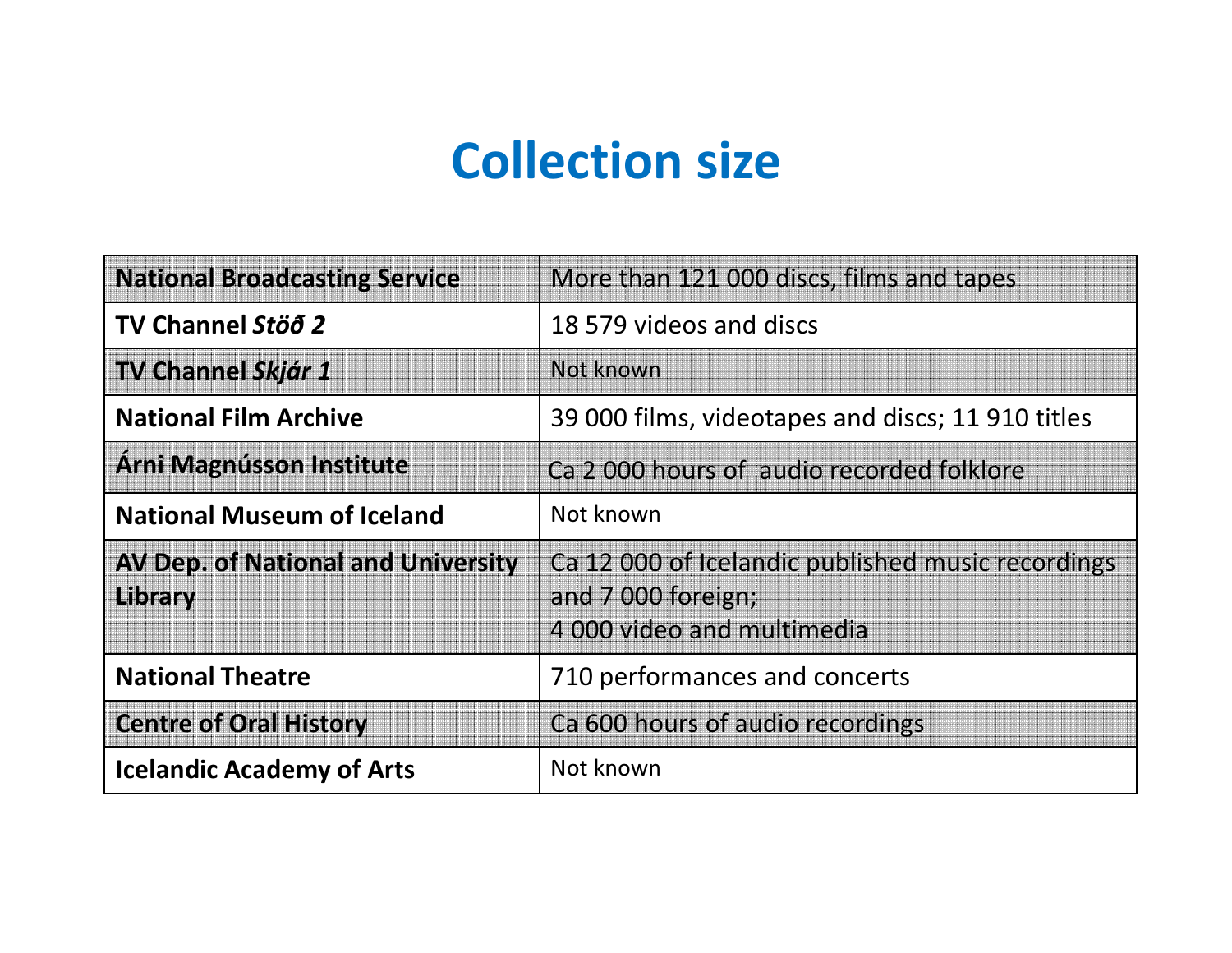### Collection contents

- All collections hold both analogue and digital material
- Archive of TV Channel Skjár 1 nearly all-digital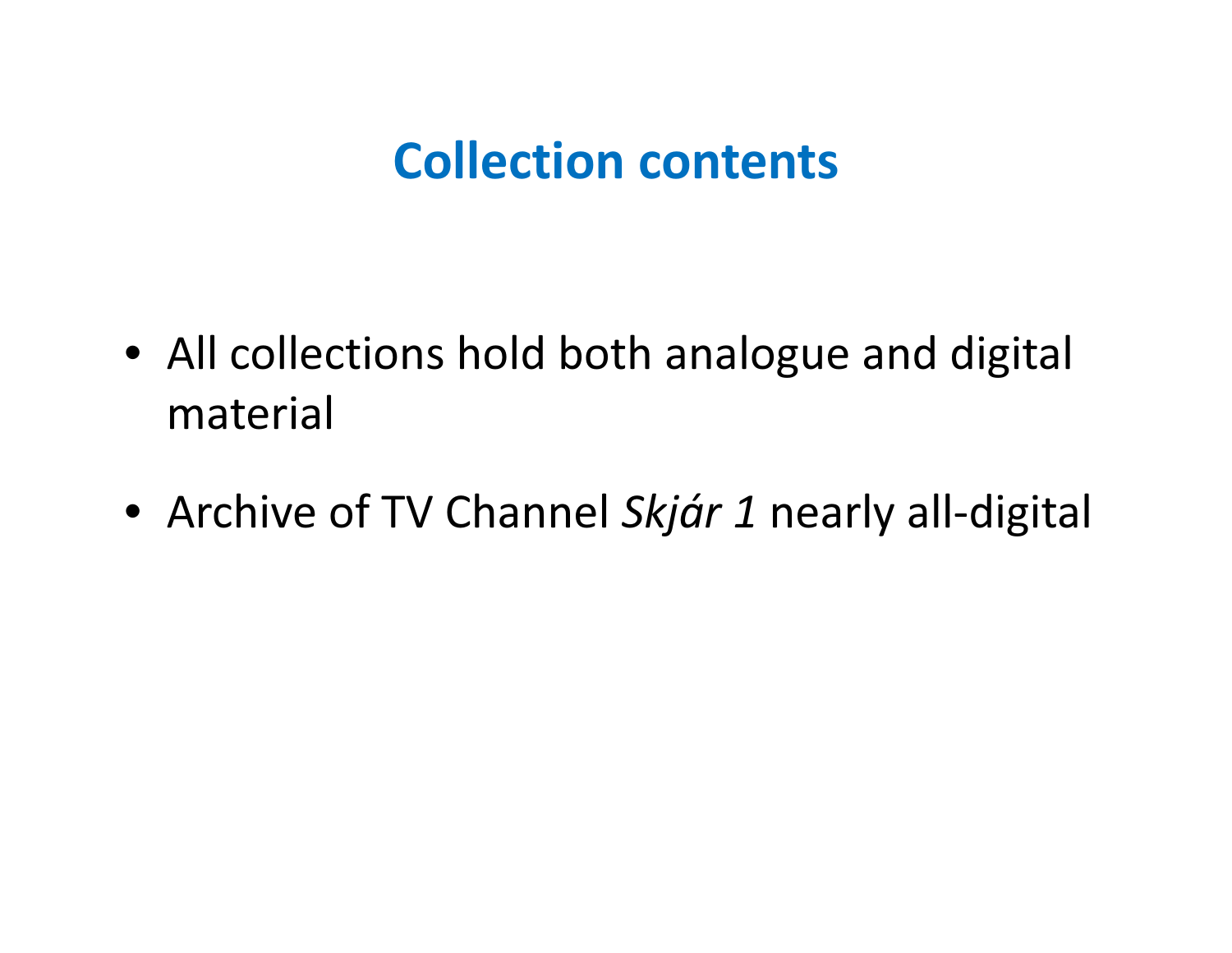## Preservation obligation

- 3 institutions legally obliged to preserve AV material
	- –Two legal acts regarding the National Broadcasting Service
	- Legal deposit:
		- AV Department of the National and University Library
		- National Film Archive
- Private TV channels
	- *Broadcast Act* of 2000: obligation to preserve broadcast material for 18 months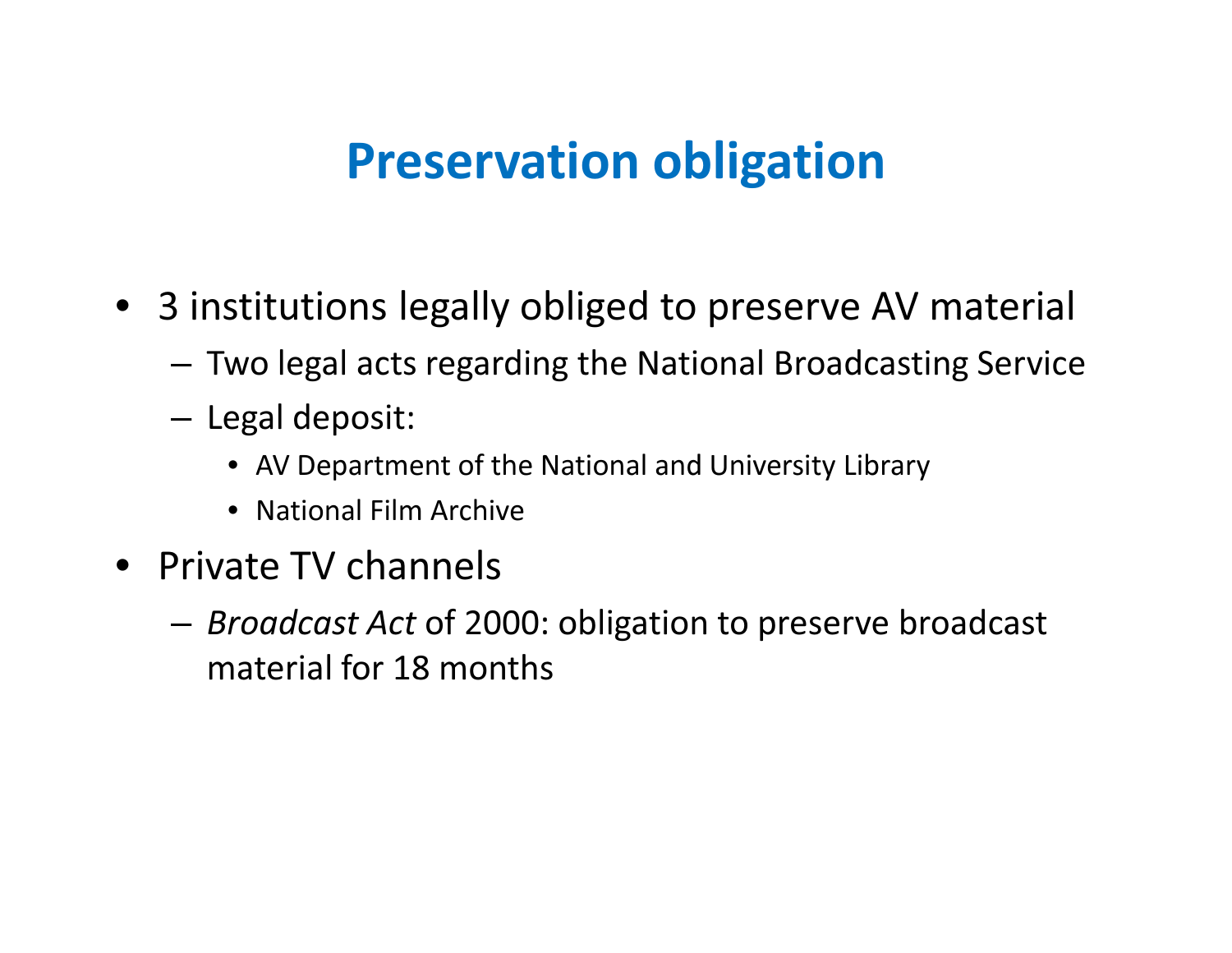#### Legal deposit

- Legal Deposit Acts of 1977 and 2002
- AV Department of the National and University Library
	- $-$  Published Icelandic music and audio books
	- $-$  Films and video shares with the National Film Archive
- National Film Archive
	- $-$  Icelandic films and published video, state TV and radio programmes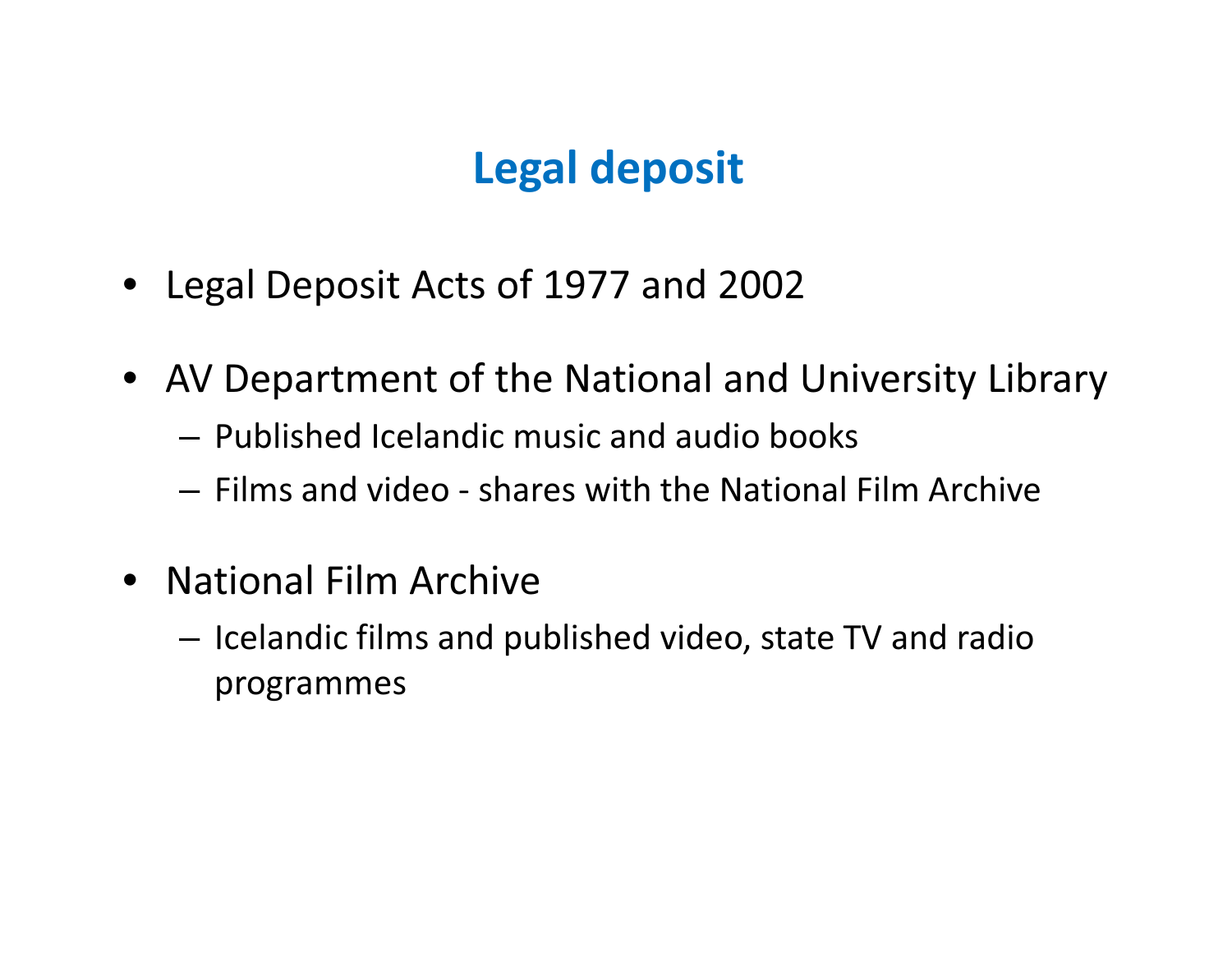## Preservation conditions

- Physical condition good
- National Film Archive
	- $-$  Storage facilities complying to international standards for AV material
	- –— Systematic monitoring
- Storage and preservation issues in cultural institutions – Report in 2006
	- AV documents form a minor part of a larger heritage collection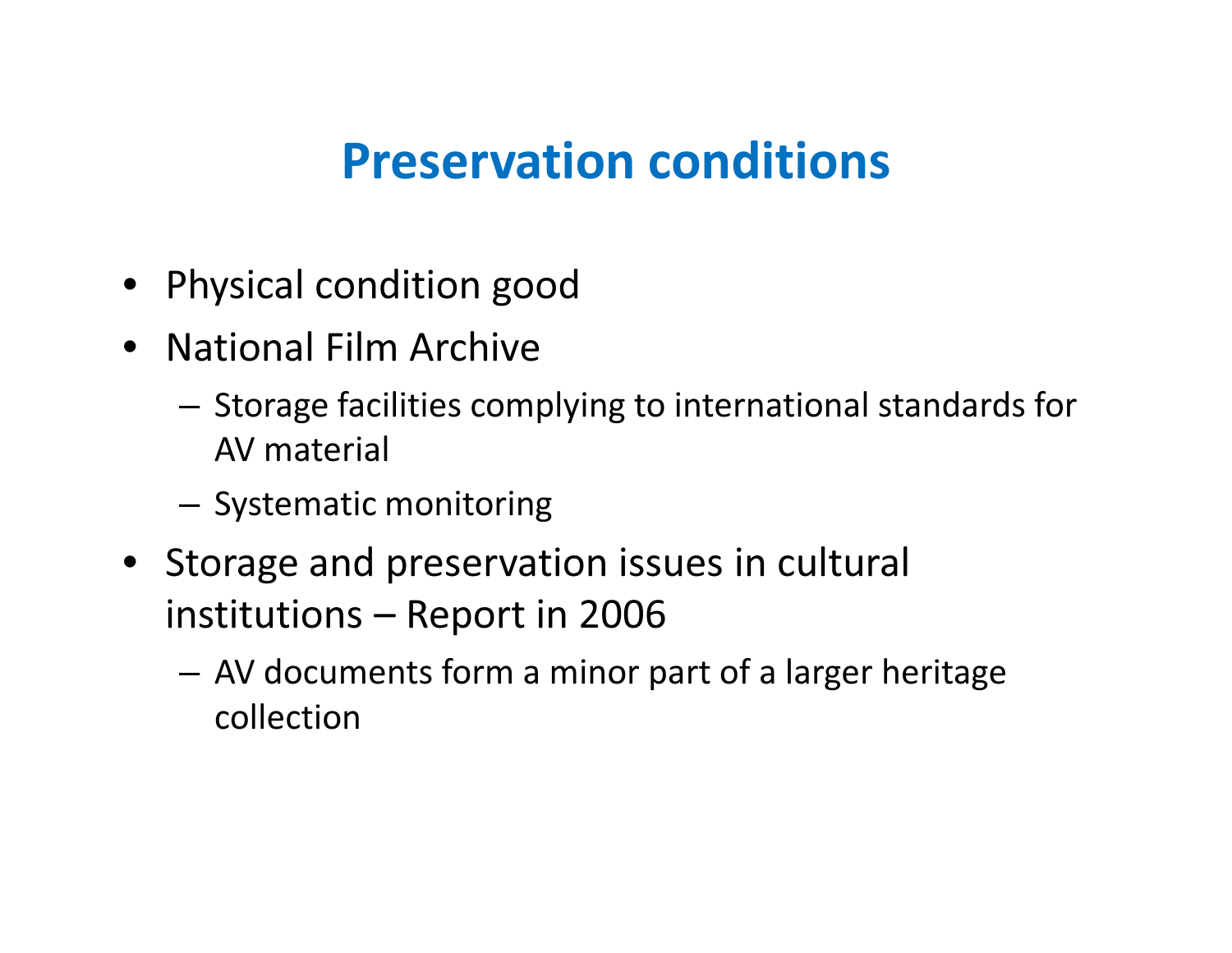#### Preservation Projects

- • 1984 – Folklore Collection of the Árni Magnússon Institute
	- Audio material from original magnetic tapes to higher quality storage tapes
- 1997- first digitization project National Broadcasting Service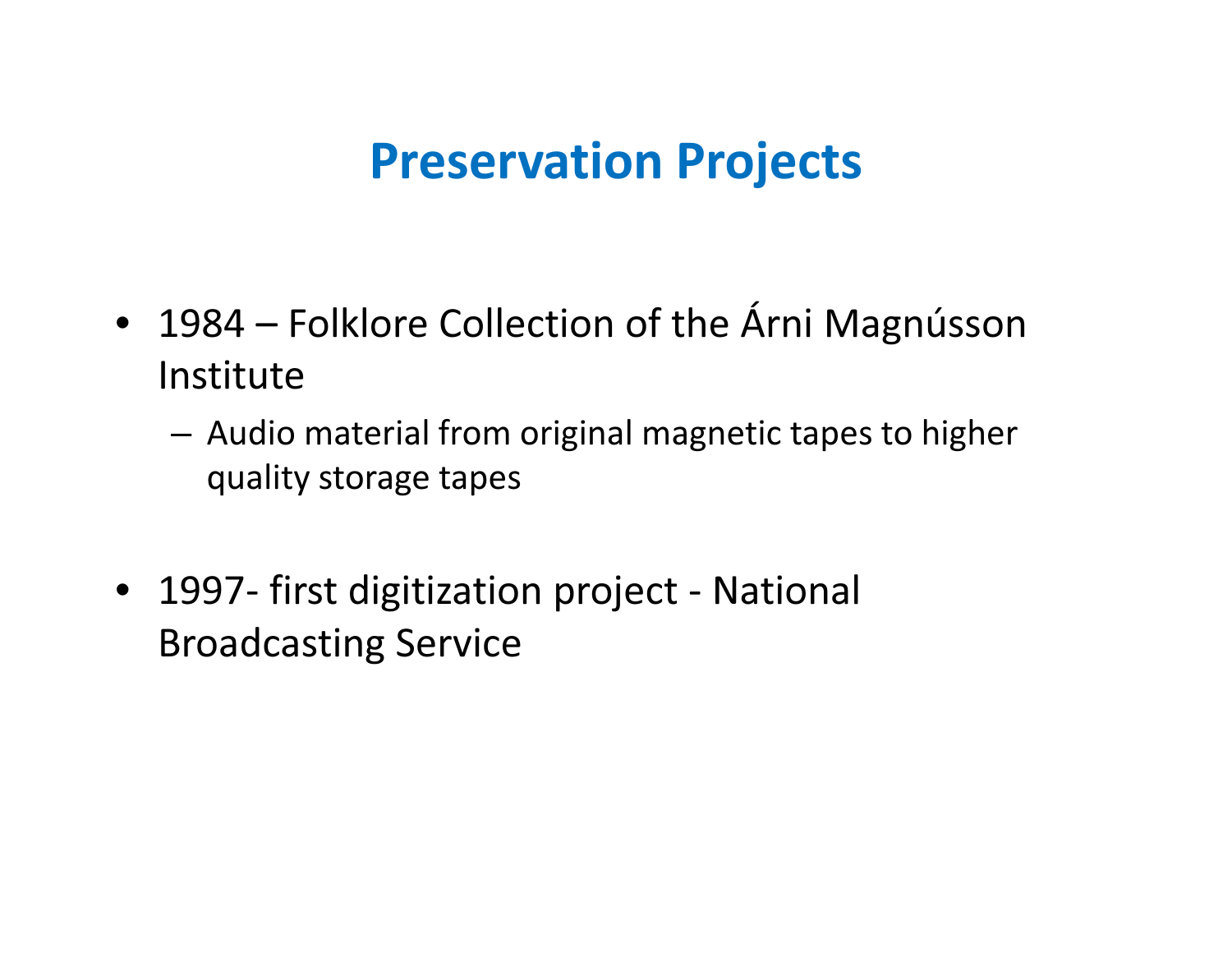# Official policies

• Governmental policy statements on information society (1996, 2004, 2008)

–— Digital access

- –National Broadcasting Service
- Cultural heritage preservation focused on digitization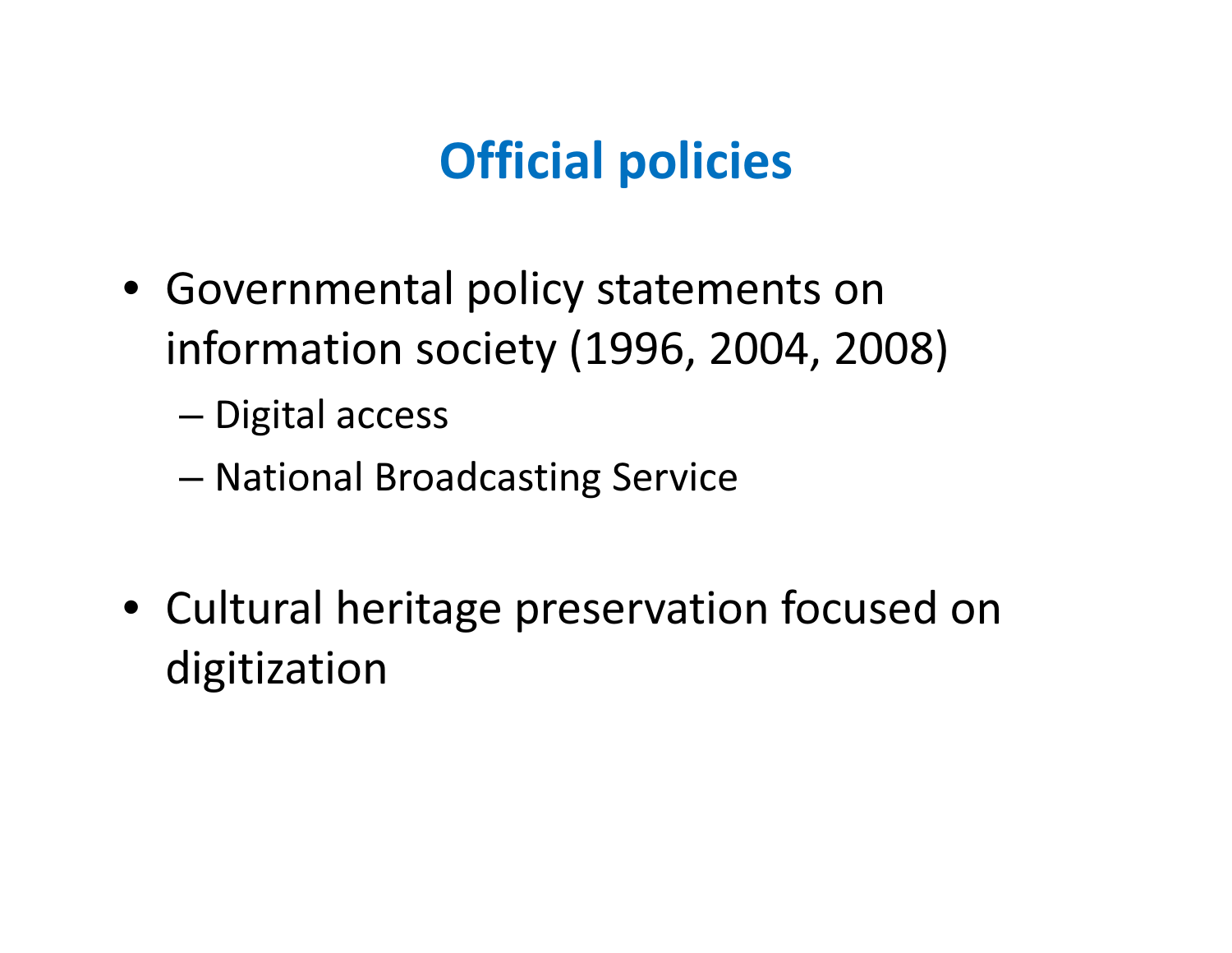# **Digitization**

- Eight collections involved in some digitization
	- Upon request
	- –Migration projects underway in 3 collections
- High-quality digitization done abroad
- Cooperation:
	- $-$  Folklore Collection of ÁMI
	- $-$  Icelandic Music and Cultural Heritage Society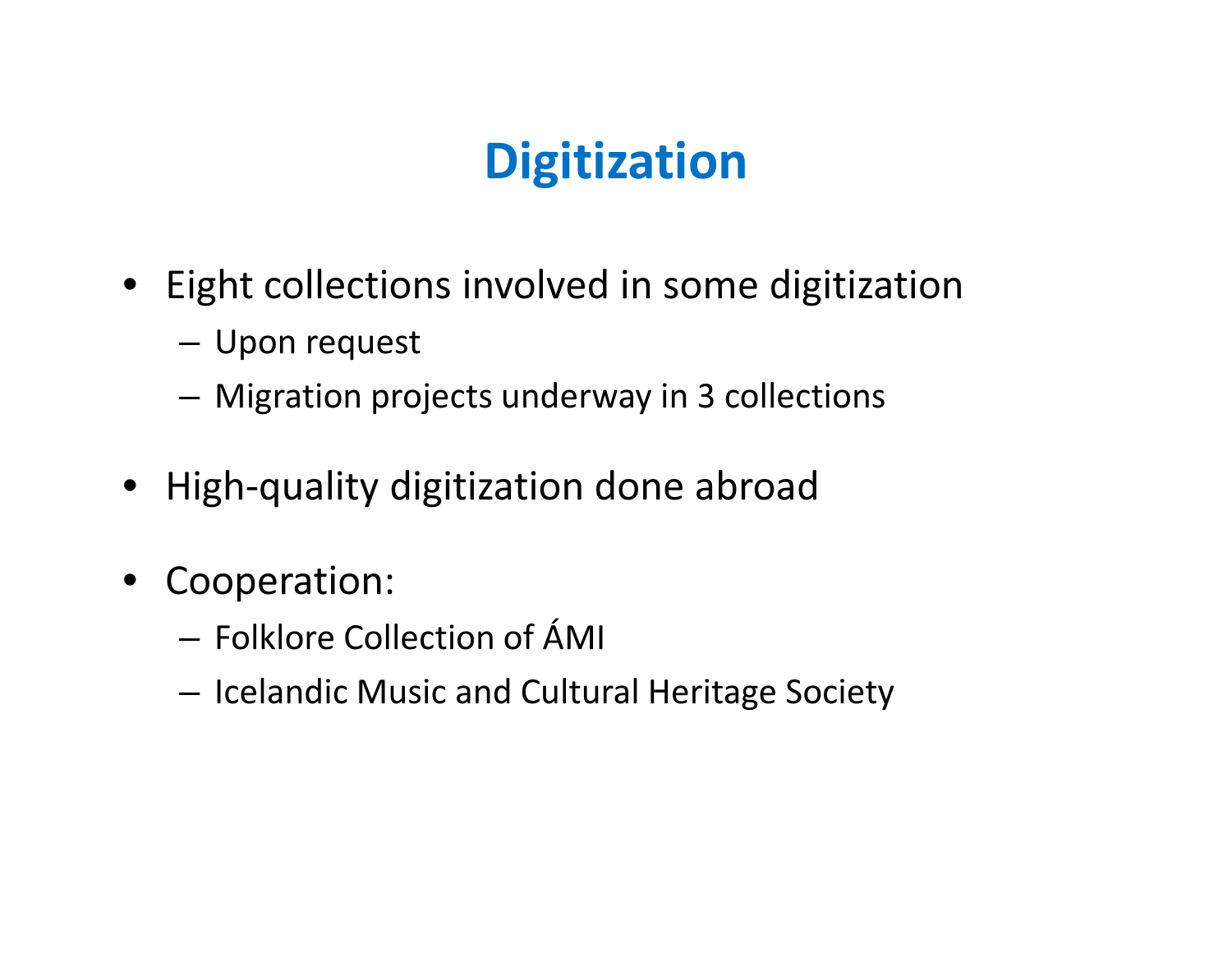#### Digitization in real numbers

- Ca  $\epsilon$  3,2 million to digitize the National Broadcasting Service collection
- In 2007 – ca € 65 000
- It would take 50 years